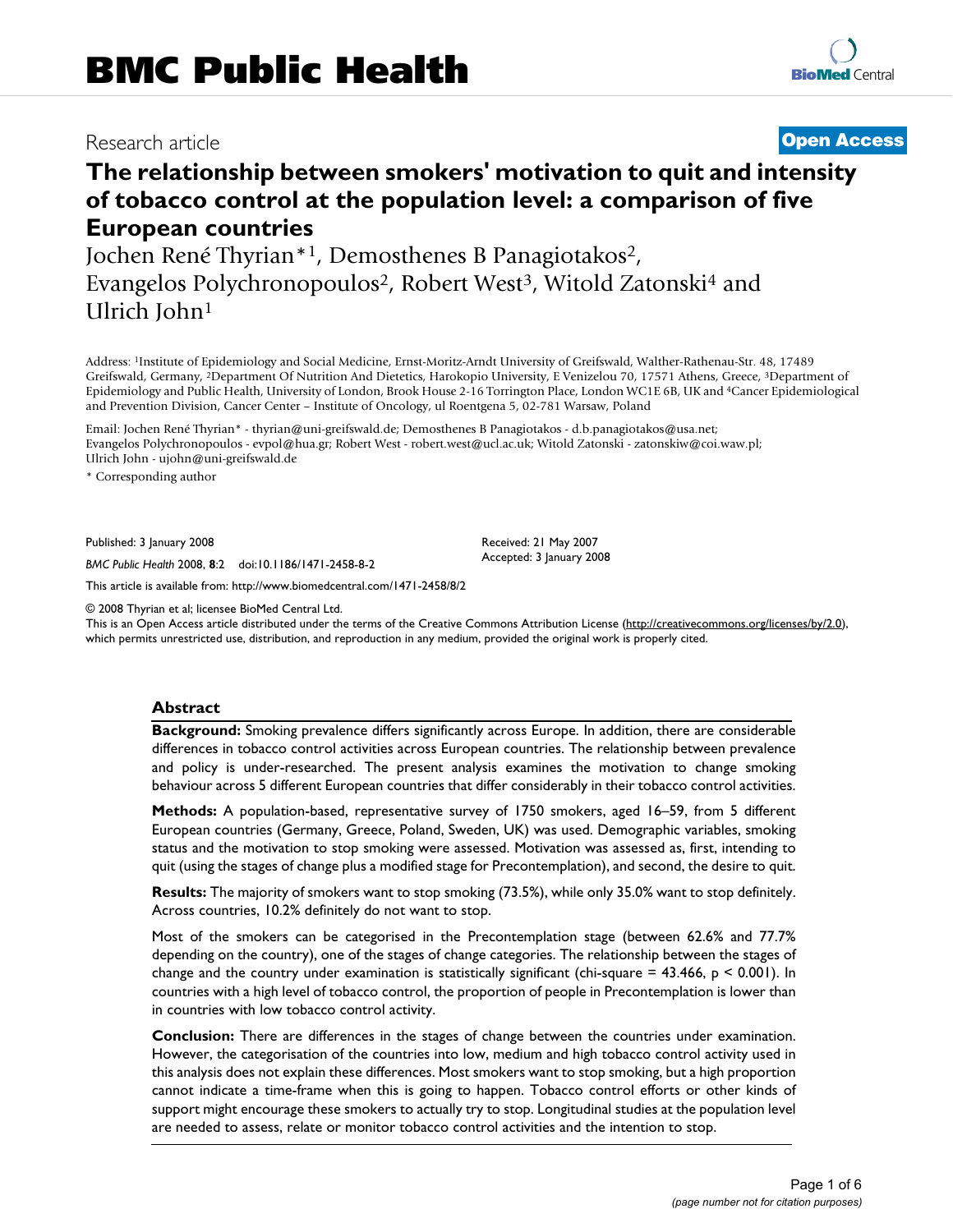# **Background**

Smoking prevalence across Europe differs significantly [1] and there are considerable differences in tobacco control activities across countries as well [2,3]. The objective of tobacco control is to decrease the prevalence of smoking and consequently to reduce tobacco-attributable morbidity and mortality [4,5]. In pursuing this, tobacco control activities aim at supporting those who are motivated to stop their smoking behaviour. It has been argued that smoking prevalence is related to the overall motivation to change smoking with a low prevalence of smoking being associated with a more favourable stage distribution [6]. In other words, more people are motivated to quit. A higher prevalence of cigarette smoking is associated with a lower motivation to quit smoking, fewer quit attempts, and higher cigarette consumption among smokers [7]. Furthermore, hard-core smokers are coming to dominate the remaining population of smokers, [8] and thus they represent a challenge because they appear to be largely unaffected by the messages of tobacco control [9].

To our knowledge no studies exist that relate tobacco control and the motivation to stop smoking across different European countries, and therefore the objective of this work is to examine the motivation to stop smoking behaviour across 5 different European countries that differ considerably in their tobacco control.

# **Methods**

# *Sample*

This work is part of the project "European Survey on Tobacco Control Attitudes and Knowledge (ESTA)", a population-based, representative telephone survey of 3500 participants, aged 16–59, from five different European countries (Germany, Greece, Poland, Sweden, UK), and it was conducted by the Institut für Angewandte Sozialforschung GmbH (infas) between January and April 2006. The survey was created in English and then translated into each country's appropriate language. To assure validity of the translations, all five countries re-translated the survey into English before the final version was translated. Ethical approval for this survey was obtained from the funding organisation.

Regions were chosen to represent countries with low (Germany, Greece), medium (Poland) and high (Sweden, UK) tobacco control activity according to previous reports [2,3]. In the first report [2], a questionnaire was sent to correspondents in 30 European countries. The UK was ranked 2<sup>nd</sup>, Sweden 6<sup>th</sup>, Poland 12<sup>th</sup>, Greece 20<sup>th</sup> and Germany 22nd among 30 European countries using a scoring system designed with the help of a panel of international tobacco control experts,. The second report [3] is based on a questionnaire distributed at the World Conference of Tobacco or Health in Helsinki 2003 ranked Sweden 2nd,

UK 4th, Greece 13th and Germany 14th of 14 member states of the EU. At that time, Poland was not a member of the EU. According to the WHO report for the European region, the most recent prevalence of adult smoking was 37.6% in Greece, 33.9% in Germany, 33.0% in Poland, 25.0% in the UK and 15.9% in Sweden [10]. However, prevalence data from the WHO-report differ in their assessment (year, age-group, smoking criteria) so that they are not easily comparable.

A household sample was randomly drawn from the national telephone book as well as a list of mobile phones. Using computer-assisted telephone interviews, target persons (age 16–59) were identified using the "last birthday method". Informed consent to participate was obtained via telephone. The sample was stratified for smoking status to compare smokers and non-smokers with equally sized groups. The response rate was 55% in Germany, 80% in Greece 72% in Poland, 79% in Sweden and 52% in the UK. For the present analysis, data is available from 350 smokers in each country.

Participants were asked for socio-demographic variables (age, sex, marital status) and smoking related characteristics (smoking status, urge to smoke and exposure to passive smoke, motivation to stop). The questionnaire used in this survey is available on the internet [11], sample characteristics are given in Table 1. The mean age (standard deviation) in the sample was 40.2 (11.89) years in Germany, 38.2 (10.99) in Greece, 40.3 (12.60) in Poland, 39.7 (11.99) in Sweden and 39.2 (11.98) in the UK; 56% of the participants were female (Germany 51%, Greece 58%, Poland 60%, Sweden 58%, UK 55%). In Germany, 64% of those polled lived in a relationship (49% in marriage), in Greece 68% (58%), in Poland 67% (60%), in Sweden 63% (58%) and in the UK 58% (42%).

According to this survey the prevalence of daily smokers in Germany is 26.0%, in Greece 40.4%, in Poland 28.0%, in Sweden 14.4% and in the UK 15.0%. Of these smokers 17.0% can be considered hard-core smokers (Germany 7.6%, Greece 24.6%, Poland 18.9%, Sweden 16.0% and UK 17.2%). The prevalence of occasional smoking is as follows: in Germany 7.1%, in Greece 8.4%, in Poland 6.6%, in Sweden 5.7% and in the UK 4.8%. At the time of the assessment the prevalence of quitters was: in Germany 1.6%, in Greece 0.9%, in Poland 2.3%, in Sweden 0.6% and in the UK 1.7%.

# *Data assessment*

Smoking status was assessed by asking "Have you smoked cigarettes in the last six months?" with the response option (a) at least one cigarette per day for daily smokers, (b) occasionally for occasional smokers and (c) no, no cigarettes for non-smokers. To further confirm the status,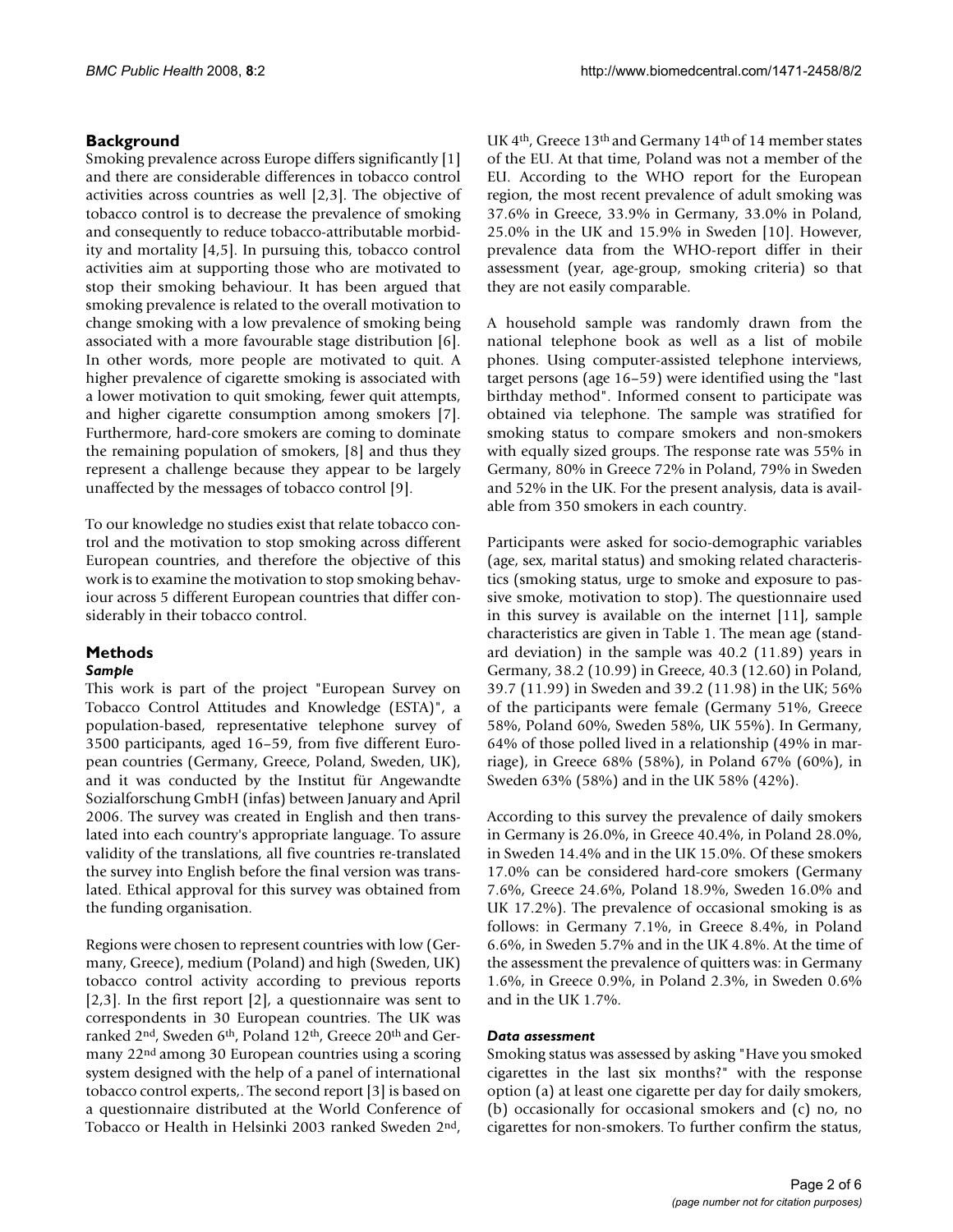|                  |                       | Germany   | Greece   | Poland    | Sweden    | <b>UK</b> |
|------------------|-----------------------|-----------|----------|-----------|-----------|-----------|
|                  | n                     | 700       | 700      | 700       | 700       | 700       |
| Age (in years)   | Mean                  | 40.2      | 38.2     | 40.3      | 39.7      | 39.2      |
|                  | SD.                   | 11.89     | 10.99    | 12.60     | 11.99     | 11.98     |
| Sex              | Female                | 51%       | 58%      | 60%       | 58%       | 55%       |
| Marital status b | Any (married)         | 64% (49%) | 68 (58%) | 67% (60%) | 63% (58%) | 58% (42%) |
| Smoking status a | Daily smokers         | 26.0%     | 40.4%    | 28.0%     | 14.4%     | 15.0%     |
|                  | Hard-core<br>smokers  | 7.6%      | 24.6%    | 18.9%     | 16.0%     | 17.2%     |
|                  | Occasional<br>smokers | 7.1%      | 8.4%     | 6.6%      | 5.7%      | 4.8%      |
|                  | quitters              | 6%.       | 0.9%     | 2.3%      | 0.6%      | 1.7%      |

#### **Table 1: Sample characteristics**

a Smoking status was assessed by asking "Have you smoked cigarettes in the last six months?" with the response pattern (a) at least one cigarette per day for daily smokers, (b) occasionally for occasional smokers and (c) no, no cigarettes for non-smokers. To further confirm the status we asked "And is this the status today?" with people indicating "no" being categorized as quitters. Participants were asked when they smoke their first cigarette in the morning and are considered hard-core smokers when this happens in the first 5 minutes after waking.

 $<sup>b</sup>$  Marital status: any = living in any relationship; married = being married</sup>

we asked "And is this the status today?" with people indicating "no" being categorized as quitters. Participants were asked when they smoke their first cigarette in the morning and are considered hard-core smokers when this happens in the first 5 minutes after waking [12,13].

The motivation to stop smoking was measured using the stage of change construct. This was measured using a modified stages of change algorithm by DiCelemente [14] with further differentiation of the precontemplation stage [15]. The stage of change is a key variable for the design of individual and public health interventions for smoking cessation. It is a variable that employs past behaviour and behavioural intention to characterize an individual's readiness to change. As a single-item survey measure, it has shown that it is readily applicable to population studies and appears to provide important information about the population characteristics of readiness to change behavioural risk factors [16]. The pattern of stage distribution has shown to be stable across different samples and ages. Differences were found with respect to education, Hispanic origin, race [17] and country [6]. A longitudinal analysis in the US has shown that the pattern was static across time and highlights that tobacco control efforts must receive high priority to address this [18].

Since there has been recent discussion about staging, and it has been stated to revert to simple questions about desire to change [19], we also asked if people wanted to stop smoking and made them indicate (a) yes, definitely, (b) yes, probably, (c) no, I would rather not, or (d) no, definitely not. Their answers provided a measure of their motivation to stop smoking.

#### *Statistical Analysis*

Proportions and their 95%-confidence intervals were calculated using the "Confidence Interval Analysis Disk Version 2.0.0 [20]."

To test relations between countries and the stages of change, a  $3 \times 5$  chi-square test was calculated for the 3 stages of change (PC, C, PR) and the 5 countries. Then we partitioned the table into four  $3 \times 2$  tables comparing (a) Germany and Greece, (b) Sweden and the UK, (c) Germany and Greece with Poland and (d) Poland with the UK and Sweden.

The same procedure was applied to test for differences between countries in the subgroups of the PC stage, resulting in a  $4 \times 5$  chi-square test and for the desire to quit smoking, resulting in another  $4 \times 5$  chi-square test.

### **Results**

The stages of change categorise most of the smokers in the precontemplation stage (between 62.55% and 77.3% depending on the country). There are considerable differences between countries in the frequency of the preparation stage with 18.9% of the smokers of Poland indicating a desire to quit during the next 4 weeks, while this is only true for 8.9% of the smokers from Germany. Subdividing the precontemplation stage delivers a more diverse distribution of smokers. German smokers had the greatest proportion (21.1%) who indicated that they never intend to quit smoking. In Greece nearly half of the smokers indicated a desire to quit sometime in the future (46.7%). This category was the most prevalent across all countries with 31.6% of smokers being placed in this category (Table 2). There are no gender or age differences.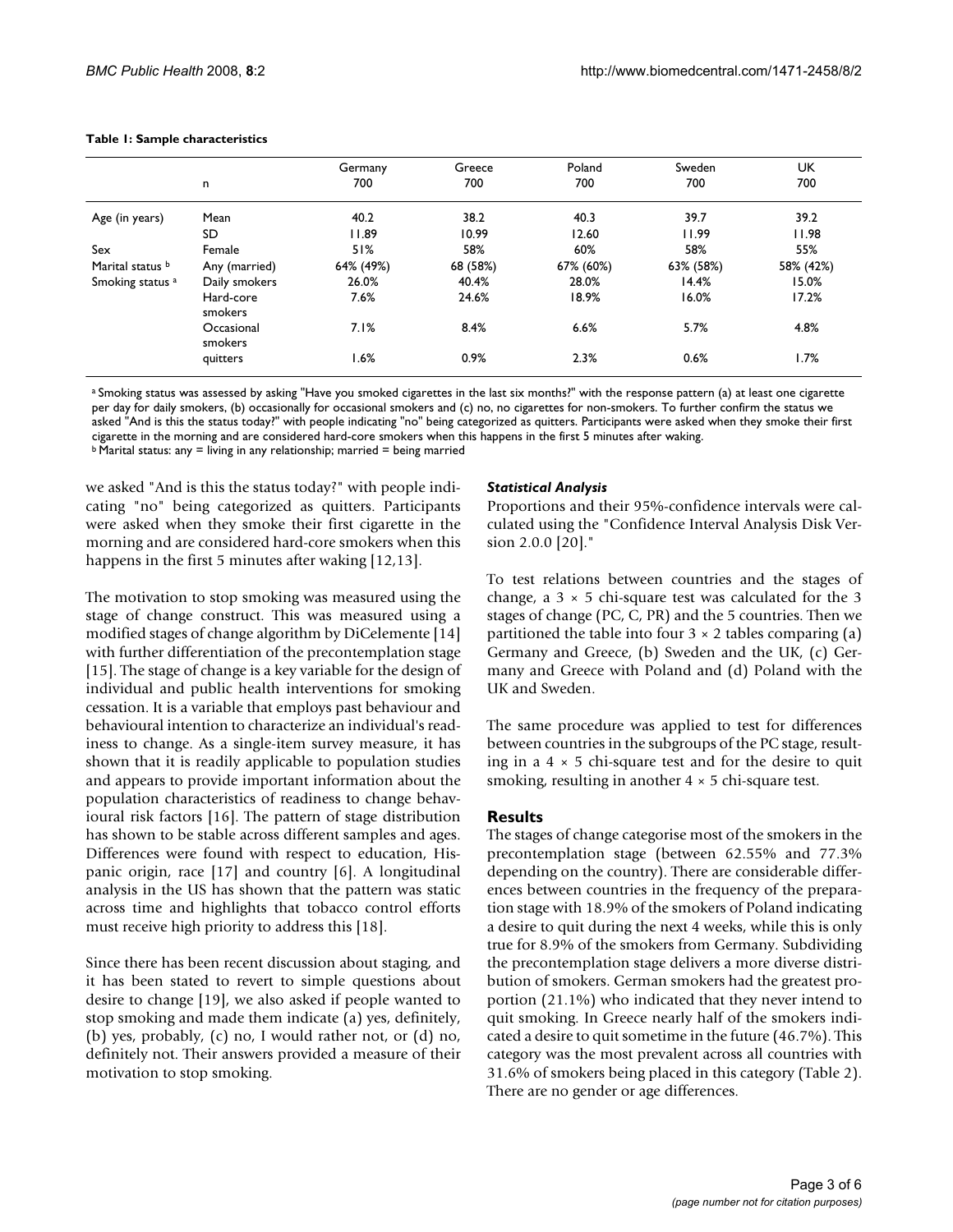| Variable                                             |                   |                           | Germany | Greece | Poland | Sweden | <b>UK</b> | Total |
|------------------------------------------------------|-------------------|---------------------------|---------|--------|--------|--------|-----------|-------|
|                                                      |                   |                           | %       | %      | %      | %      | %         | %     |
| Level of tobacco control activity<br>Stage of change |                   |                           | low     | low    | medium | high   | high      |       |
| When do you intend to quit                           |                   |                           |         |        |        |        |           |       |
|                                                      | Preparation       | during the next 4 weeks   | 8.9     | 14.I   | 18.9   | 9.4    | 14.8      | 13.2  |
|                                                      | Contemplation     | during the next 6 months  | 13.3    | 9.3    | 18.5   | 24.8   | 18.2      | 16.6  |
|                                                      | Precontemplation  |                           | 77.7    | 76.7   | 62.6   | 65.8   | 67.0      | 70.2  |
|                                                      |                   | during the next 12 months | 15.6    | 7.8    | 19.3   | 10.3   | 20.8      | 14.6  |
|                                                      |                   | during the next 5 years   | 14.5    | 8.2    | 6.6    | 10.3   | 8.9       | 9.7   |
|                                                      |                   | sometime in the future    | 26.6    | 46.7   | 26.8   | 31.2   | 25.4      | 31.6  |
|                                                      |                   | never                     | 2 I.I   | 4      | 9.9    | 14. I  | 11.9      | 14.3  |
| Do you want to stop smoking?                         |                   |                           |         |        |        |        |           |       |
|                                                      | yes, definitely   |                           | 29.8    | 23.5   | 33.2   | 46.9   | 44.3      | 35.0  |
|                                                      | yes, probably     |                           | 34.5    | 42.5   | 44.5   | 35.8   | 34.4      | 38.5  |
|                                                      | no, rather not    |                           | 23.3    | 17.2   | 13.6   | 6.2    | 13.9      | 15.0  |
|                                                      | no definitely not |                           | 11.1    | 16.1   | 6.4    | 10.7   | 6.1       | 10.2  |

| Table 2: The desire to stop smoking and the intention to quit smoking in 5 different European countries for n = 1750 smokers |  |  |
|------------------------------------------------------------------------------------------------------------------------------|--|--|
|------------------------------------------------------------------------------------------------------------------------------|--|--|

The relationship between stages of change and countries is statistically significant with an overall chi-square of 43.466 (df =  $8$ , p < 0.001). There is a significant difference between Germany and Greece (chi-square = 9.660, df = 2,  $p < 0.01$ ), Sweden and the UK (chi-square = 24.002, df =  $2$ ,  $p < 0.001$ ), countries with medium and high tobacco control profile (chi-square =  $7.214$ , df =  $2$ , p < 0.05). However, there is not a significant difference between countries with low and moderate tobacco control profile (chisquare =  $5.702$ , df =  $2$ , p >  $0.05$ ).

The relationship between the differentiation of the Precontemplation stage and countries yields statistically significant results with an overall chi-square of 61.084 (df = 12, p < 0.001.). There is a significant difference between Germany and Greece (chi-square = 14.456, df = 3,  $p$  < 0.01), Sweden and the UK (chi-square =  $10.393$ , df =  $3$ , p < 0.05), countries with low and moderate tobacco control profiles (chi-square =  $32.106$ , df =  $3$ , p < 0.001), and countries with medium and high tobacco control profiles  $\text{(chi-square} = 21.845, \text{ df} = 3, \text{ p} < 0.001).$ 

The majority of smokers want to stop smoking (73.5%), but only 35.0% want to stop definitely. Across countries, an average of 10.2% of smokers definitely do not want to stop. In countries with comparably high tobacco controls (UK, Sweden) the percentage of smokers who definitely want to quit is higher than in countries with low tobacco control (Germany, Greece). By the numbers, 44.3% or 46.9% vs. 29.8% or 23.5%, respectively, want to quit. The fewest smokers who definitely do not want to stop (6.1% and 6.4%) are in the UK and Poland, respectively, while this percentage is much higher in Greece (16.1%). The detailed results are given in Table 2.

The relationship between the desire to quit smoking and countries is statistically significant with an overall chisquare of 78.684 (df = 12,  $p < .001$ ). There is a significant difference between Germany and Greece (chi-square = 13.943, df = 3, p < 0.01), Sweden and the UK (chi-square  $= 10.531$ , df  $= 3$ , p  $< 0.05$ ), countries with low and moderate tobacco control profiles (chi-square = 13.567, df = 3, p < 0.01) and countries with medium and high tobacco control profiles (chi-square =  $42.670$ , df =  $3$ , p <  $0.001$ ).

# **Discussion**

There are significant differences across European countries in the stages of change for quitting smoking, with Germany and Greece showing a higher proportion of people in the Precontemplation stage than Greece, the UK and Sweden. A crude view of the countries categorised according to their tobacco control profiles suggests that in countries with a high level of tobacco control activity, the proportion of people who are intending to quit in a set time-frame of 6 or 12 months is higher than in countries with low tobacco control activity. However, Poland was initially identified as a country with a mid-level of tobacco control. It does not show a distribution of the stages of change that is somewhere in between the high and low level countries, thus this explanation might be too shortsighted. On the one hand, the definition of level of tobacco control policy used here might be misleading and not well chosen for the research question. In particular, the comparisons between the stages of change in the UK and Sweden (high level) became statistically significant as well as the comparison between the stages of change between Greece and Germany (low level). On the other hand, other factors not examined here might be important as well. One possible explanation might be cultural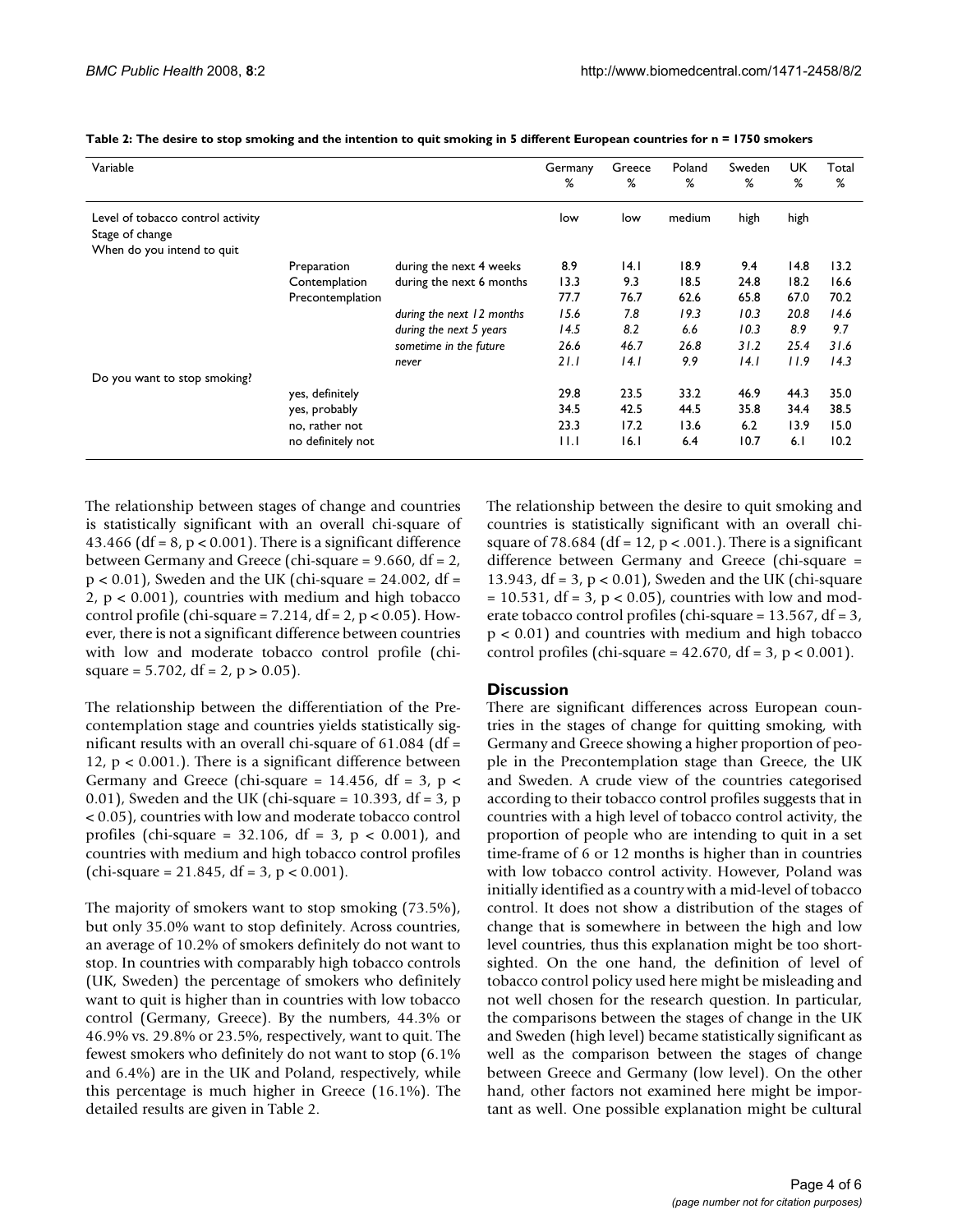differences in response patterns or differences in the social desirability of smoking.

This explanation might be supported by the results when the Precontemplation stage is further differentiated into stages determined by the definite time frame in which people intend to quit. The differences between countries and also levels of tobacco control policy are statistically significant. In general, a third of the smokers indicate intending to quit sometime, leaving much room for speculation as to whether their wish to quit or their effort to quit is really genuine. On the other hand, this might indicate that these smokers are waiting for the right time, the right occasion or the right support. This result is in line with current research that stopping smoking is not clearly formulated by people or occurs in an unplanned manner. However, there are cultural differences in response patterns across European Countries. For example, in Greece nearly half of the smokers do not commit to a definite time or to a definite "never," while this proportion is much lower in Poland. The question of whether setting a time-frame in the operationalisation of the stages of change is culturally fair cannot be answered by this analysis; however, further research needs to be conducted that enables an interpretation of these differences.

The majority of smokers in Germany, Greece, Poland, Sweden and the UK want to stop smoking. This is a promising result for tobacco control efforts in the participating countries because it implies that the population might welcome efforts that will help them to stop smoking. It also implies that campaigns about the consequences of smoking have been fruitful since the awareness of smoking as an unhealthy/unwanted behaviour seems to be present. The proportion of smokers who indicate definitely not wanting to stop is rather small. This might be a group of smokers that is unreachable by tobacco control measures, or at least disagrees with many measures that cut their opportunities to smoke. However, realising that this is just about every 10th smoker supplies an optimistic outlook for tobacco control advocates.

# **Limitations**

There are limitations to this analysis. First, the concept of the stages of change has been debated, its measurement has been called arbitrary and there has been a call for abandoning the underlying model [19]. We used a modified stage algorithm that was found to be predictive of quitting activity after 7 months, depending on different quitting plans [15]. We also added a simple assessment of the motivation to change smoking to further differentiate motivation into wanting and intending to quit. Second, the common limitations for telephone surveys of smoking variables apply to this study (retention, missing biochemical validation, validity, etc.). However, conducting assessments across five different countries by phone is the most cost-effective way to gather this information and constitutes a state of the art approach. There might also be a selection bias, since females are over represented, even though we chose the last birthday method. Third, tobacco control activities may take years to have an effect, so one needs to look not just cross-sectionally, but historically as well as concurrently. Fourth, our definition of tobacco control activity and therefore the selection of the countries for the survey might not be well chosen for the research question as previously discussed. A research design evaluating a greater variety of countries and other criteria for selection might be needed.

# **Conclusion**

The differentiation into countries with low, medium and high tobacco control activity chosen in this analysis does not explain differences in the motivation to change smoking habits. However, there are differences between countries in motivation to quit smoking and in all countries there are a small but substantial proportion of current smokers who do not want to stop smoking. This remains a challenge for tobacco control.

However, most smokers want to quit smoking, even though a high proportion cannot indicate a time-frame for when this is going to happen. Tobacco control efforts or other kinds of support might encourage these smokers to actually try to quit. Longitudinal studies are needed that relate or monitor tobacco control activities and the intention to change on a population level.

# **Competing interests**

The author( $\overline{s}$ ) declare that they have no competing interests.

# **Authors' contributions**

JT conceived the study, performed the statistical analyses and drafted the manuscript. DP participated in the statistical analyses. EP participated in the design of the study and was responsible for the Greek survey. RW participated in the design of the study, contributed to the theoretical framework and was responsible for the survey in the UK. WZ participated in the design of the study and was responsible for the Polish survey. UJ coordinated the study in general and was responsible for the German part of the study. All authors read and approved the final manuscript.

# **Acknowledgements**

This study received support from ENSP (European Network for Smoking Prevention) and has been funded by the European Commission in the framework of the EU Public Health Programme 2003–2008 (reference number 2004323).